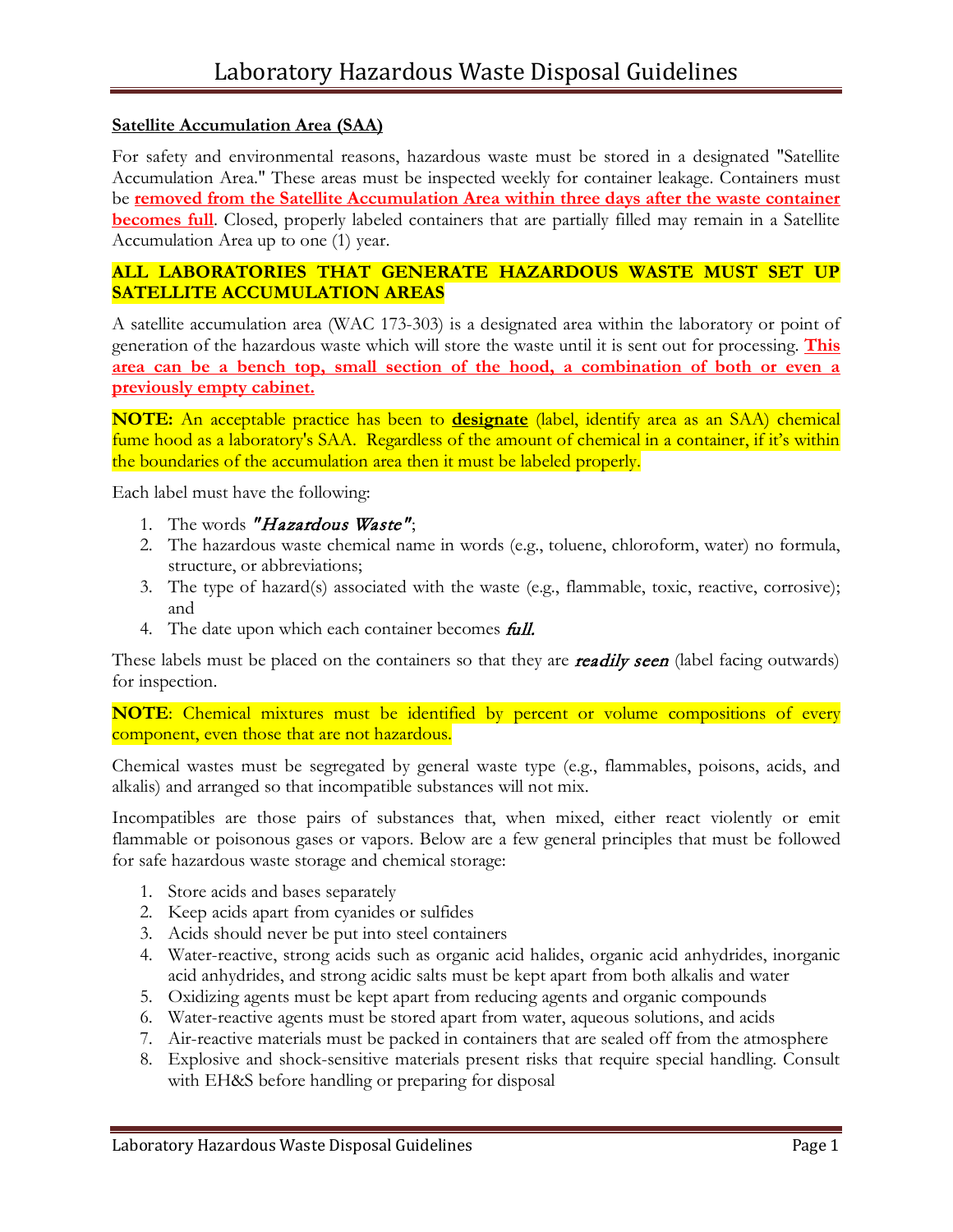## **Hazardous Waste Containment**

CWU's hazardous waste containment policy includes, but is not limited to, the following:

- All hazardous waste must be properly stored in compatible containers that prevent rupture or leakage of the material contained.
- Containers should **not** be filled beyond the neck or should have at least one inch headroom to allow for expansion.
- Containers should be made of material that does not react with or absorb the contents and have a screw cap of similar material properties.
- The cap must be in "new" condition, with no cracks or any signs of deterioration.
- ALL WASTE CONTAINERS MUST BE SECURELY CAPPED DURING STORAGE, EXCEPT WHEN ADDING OR REMOVING WASTE.
- No foodstuff containers (Mayonnaise jars, Pickle jars, Mason (canning) jars, etc.,) may be used to store hazardous waste even if they are compatible with the material. Ideally, the original container should be used if it shows no signs of deterioration. However, some older original containers may not meet current standards, even if they are intact. The responsibility for transferring chemicals into proper containers belongs to SAA personnel. It is the department's responsibility to supply hazardous waste containers. EH&S will assist in locating empty containers whenever possible. **Each SAA must have secondary containment such as a tub, tray, or bucket that will contain at least the quantity of the largest container**.

**NOTE:** Technically, a chemical fume hood cabinet (the "floor" of the fume hood) is considered to be secondary containment. BUT, because of the gaps at either side of the face opening and front airfoil, a spill may not be contained within the cabinet. So I highly recommend that if the waste is a liquid, the container must be within a tray or tub.

• Each SAA is allowed to contain several separate waste streams, as long as they are chemically compatible. If separate waste streams are not compatible, they are to be separated by a physical barrier to prevent interaction in the event of a leak or spill. A separate secondary containment unit may be all that is needed to prevent interaction of some chemicals.

**NOTE:** Hazardous wastes must NOT be disposed of by evaporation - this includes evaporation in fume hoods or biosafety cabinets. Remember, hazardous waste containers must be kept closed at all times except to add or remove waste.

# **Hazardous Waste Labels**

Properly labeled waste containers are critical for managing hazardous waste in a manner that is safe and compliant with regulatory requirements. Each waste container must be labeled with the following:

- The words, "HAZARDOUS WASTE"
- The waste name, building and room number where the material was generated.
- The chemical constituents contained. A generic title may be used only if specific waste profiles have been established with EH&S (i.e., in teaching labs or long term research projects).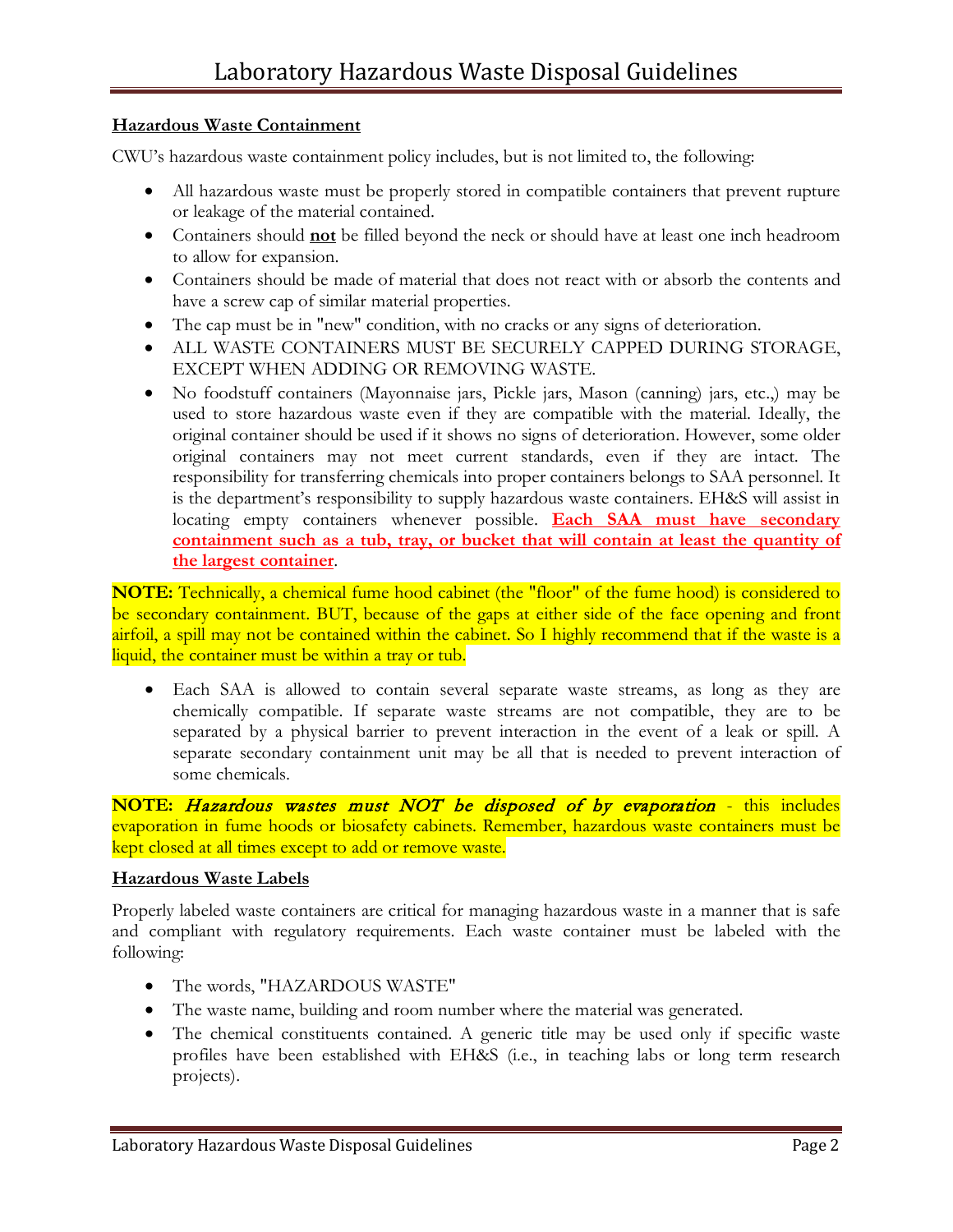**NOTE:** Both Biology, Chemistry, and Science Ed have devised their own version of a hazardous waste label or tag. I have no issues in regards to the physical label.

#### **When should you label your waste container?**

- The contact, waste stream & chemical constituents sections must be completed when waste is first placed into the container.
- The chemical percentages must be added later.
- The date filled must be completed when the container is full and a pickup request has been submitted or when the container is placed down into the primary HW Area.

### **Why is labeling so important?**

- EH&S staff members need this information to decide how to safely manage the material.
- Environmental laws require the generator to label chemical waste materials.
- Chemical constituents must be known to allow us to dispose of chemicals with minimal cost and impact to the environment

### **Management Guide to Classification**

There are two ways to determine whether a chemical waste is considered to be a 'Hazardous Waste;' 1) if it is specifically listed by the Environmental Protection Agency (EPA) or Department of Ecology (DOE) as a hazardous waste, or 2) if it meets any of the four hazardous characteristics: ignitable (flammability), corrosive, reactive, and toxic. If a chemical waste is not on the EPA list of hazardous wastes and does not meet any of the hazardous waste characteristics, it is a nonhazardous waste. Be aware, however, that waste chemicals that aren't technically 'hazardous wastes' are still usually forbidden from sink disposal.

### **What Can Go Down the Drain?**

Certain criteria must be met in order for materials to be safely poured down the drain, including low toxicity, high water solubility, and moderate pH. Only small quantities are allowed in the system at any time and the chemicals must be degradable by the wastewater treatment (a biological process). Large quantities or highly concentrated stock solutions of these materials should be picked up for disposal by the EH&S. Only aqueous solutions of these chemicals can go down the lab drain; solid forms must use other disposal routes (normal trash or pick-up by EH&S).

The only substances allowed down drains are those that meet all of the following criteria:

- 1. Nonhazardous
	- o No hazardous chemical waste
	- o No untreated biohazardous waste
- 2. Liquid
	- o No solids, sludges, or viscous substances
- 3. Will not interfere with sewage treatment operations
	- o No corrosive pH levels
	- o No grease or oil
	- o No hot (150°F or higher) temperatures in volumes of more than 10 gallons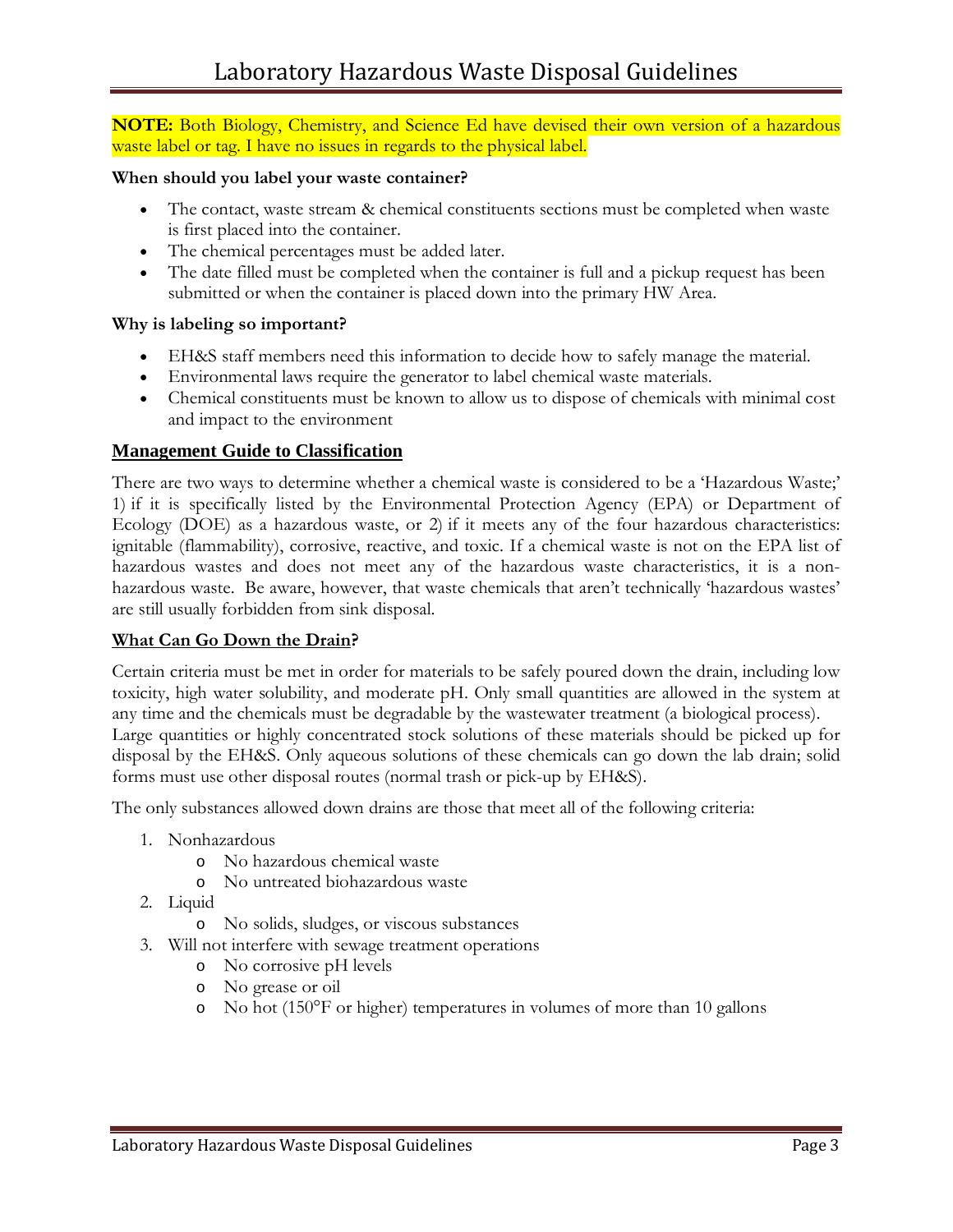| Chemical                      | Disposal Down Drain             | Options                                |
|-------------------------------|---------------------------------|----------------------------------------|
| Corrosive waste with a pH     | NO, unless it has been adjusted | You have 2 disposal options:           |
| between 2.0 and 5.0           | and stabilized                  | Adjust the pH to greater               |
|                               |                                 | than 5.0 and less than 12.5            |
|                               |                                 | and then dispose of it                 |
|                               |                                 | down the drain.                        |
|                               |                                 | Store and dispose of non-<br>$\bullet$ |
|                               |                                 | adjusted waste as                      |
|                               |                                 | hazardous chemical waste.              |
| Corrosive waste with a pH of  | NO.                             | This kind of waste is always           |
| 2.0 or lower or pH of 12.5 or |                                 | considered hazardous chemical          |
| higher                        |                                 | waste.                                 |
|                               |                                 | Do not adjust it.                      |

## **General Rules for Corrosives**

An acid or base may be neutralized and poured into the sanitary sewer only if the neutralized mixture is not toxic. The following is a list of acids and bases that may *not* be neutralized and disposed of to a sanitary sewer:

- Perchloric acid at any concentration
- Nitric acid, concentrated
- Sulfuric acid, fuming (concentrated)
- Hydrofluoric acid
- Acids or bases with high concentrations of metals or other contaminants
- Acids or bases that contain dyes or surfactants
- Any organic acids and bases that are still toxic after neutralization (most organic acids and bases - one exception is acetic acid with a concentration of less than 80%)

### **Non-Hazardous Substances Permitted for Drain Disposal**

- 1. Physiological saline and non-toxic salts in dilute form
- 2. Inorganic buffers (phosphate or bicarbonate based)
- 3. Buffer solutions containing ethidium bromide that have been filtered, decontaminated, or destroyed.
- 4. Organic buffers at use concentrations (e.g., TRIS)
- 5. Sugar solutions

### **Examples of Hazardous Substances Prohibited from Drain Disposal**

- 1. **Ethanol**: an ignitable/flammable chemical that meets the ignitability characteristic of hazardous waste as defined by EPA/DOE, thus must be collected for hazardous waste disposal. As a flammable liquid, it is also forbidden from entering the public sewer (even with copious amount of water). Ethanol is nonhazardous in concentrations less than 24%.
- 2. **Acetone**: see Ethanol
- 3. **Methanol, Propanol and Butanol**: see Ethanol
- 4. **Chromerge**: a sulfuric acid (e.g., corrosive) and chromium trioxide (e.g., toxic) solution use for cleaning laboratory glassware. This mixture is a corrosive, toxic hazardous